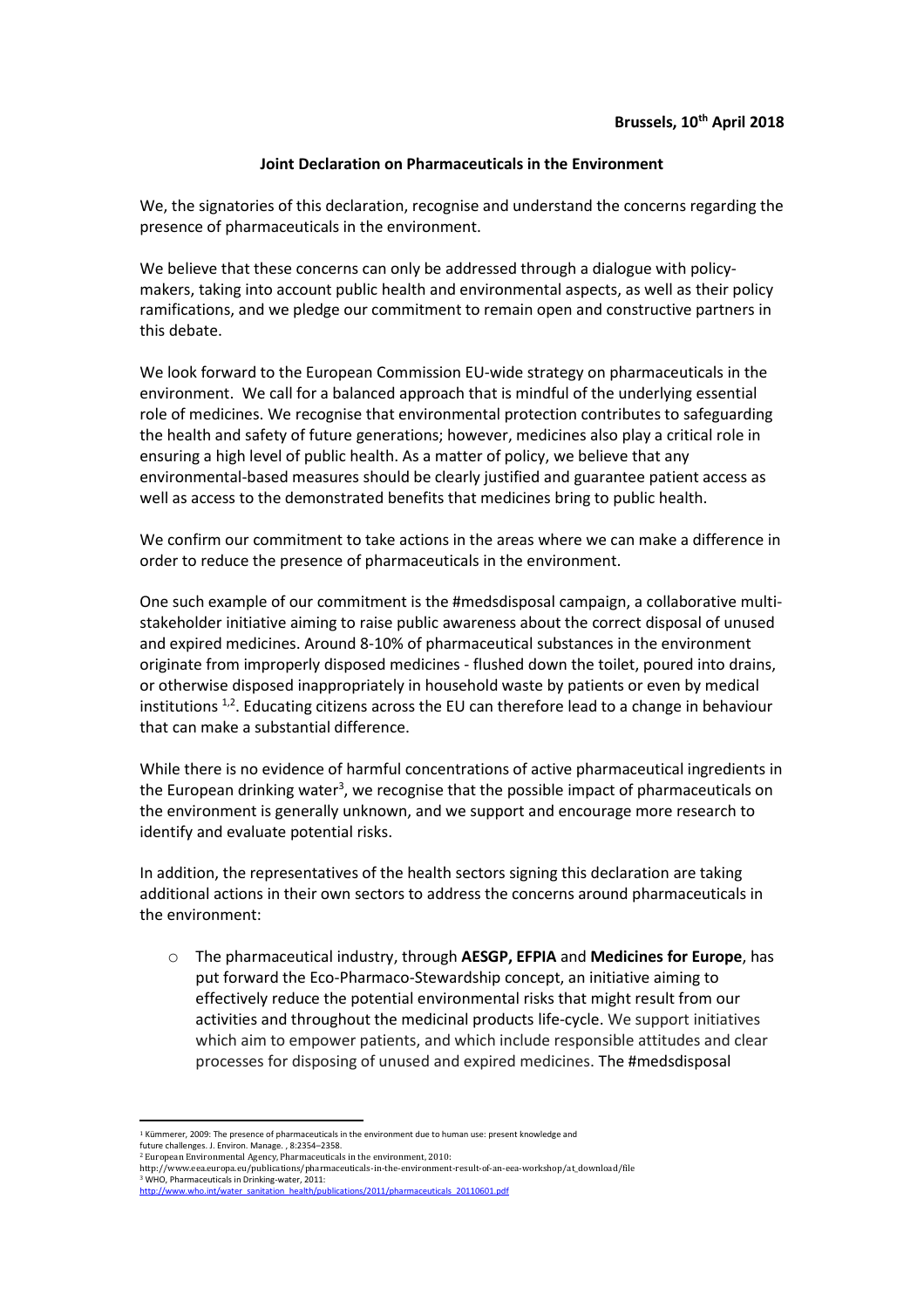campaign provides all the right information to do so and we are fully behind the value of this very important awareness raising and education tool.

- o **GIRP**, the European Healthcare Distribution Association, and its members in 34 European countries are strongly supporting European and national initiatives for a correct disposal of medicinal products. Healthcare distributors, in each European country, are directly involved in national waste management systems, working for a correct disposal of medicinal waste, together with their partners in the pharmaceutical value chain.
- o Representatives of healthcare professionals, through **CED, PGEU** and **EPSA**, support their members by facilitating the exchange of best practices in the safe, rational and effective use of pharmaceuticals. This includes the prescribing, supply, storage, use and disposal of pharmaceuticals. Additionally, the healthcare professionals and their representative bodies engage in various public awareness and risk communication campaigns concerning the appropriate use and disposal of pharmaceuticals, for example, the annual European Antibiotics Awareness Day.

We would like to encourage more stakeholders to join and endorse the #medsdisposal campaign and pledge their commitment to address environmental concerns around pharmaceuticals. Should you be interested in doing so, do not hesitate to be in contact by email [medsdisposal@gmail.com.](mailto:medsdisposal@gmail.com)